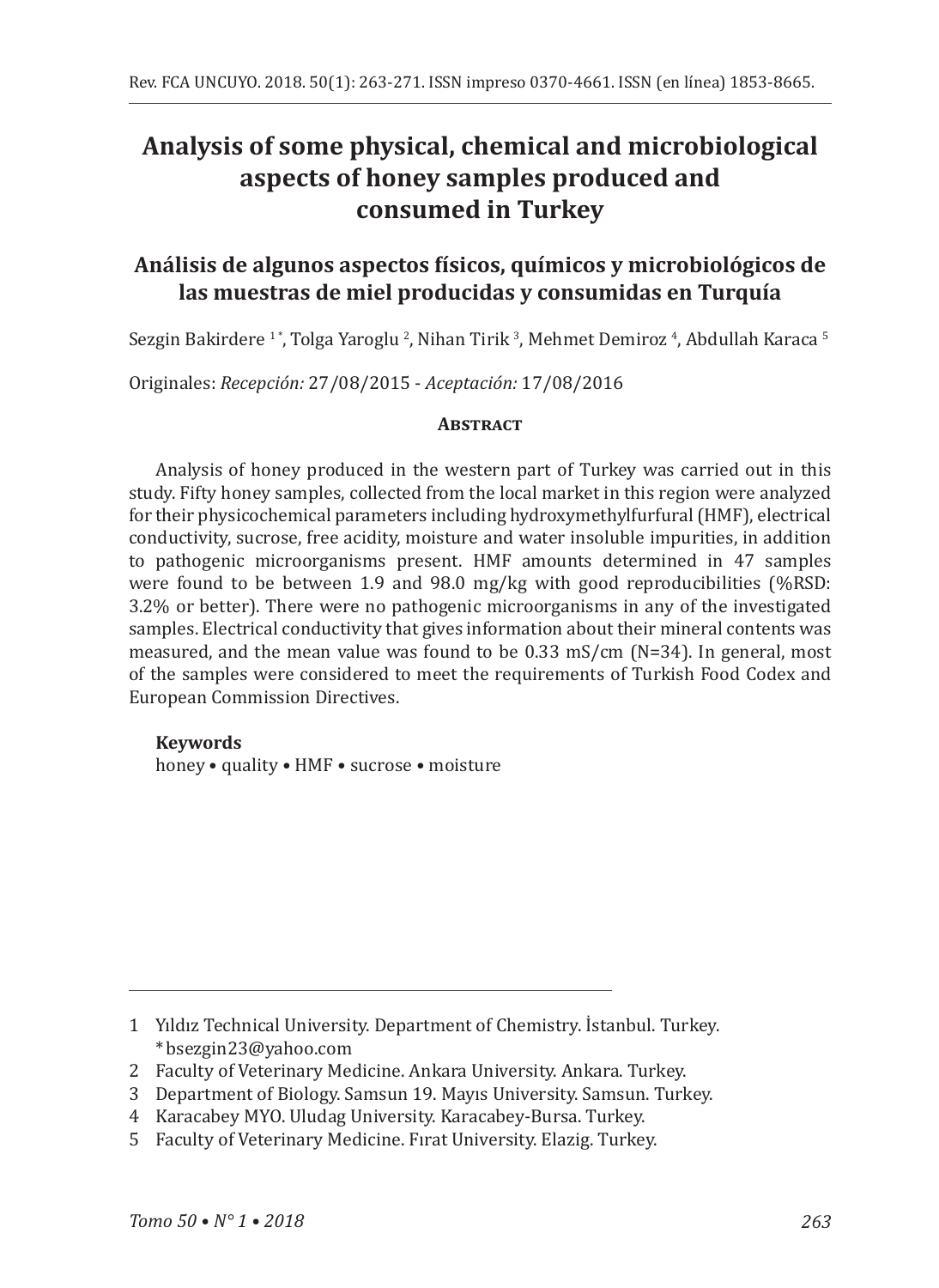#### **Resumen**

En este estudio se analizó muestras de miel producida en la zona oeste de Turquía. Se trabajó con 50 muestras del mercado local de la región, en las cuales se determinaron parámetros físico-químicos incluyendo el hidroximetilfurfural (HMF), conductividad eléctrica, sacarosa, acidez libre, humedad e impurezas insolubles en agua además de microorganismos patógenos presentes. Las cantidades de HMF determinadas en 47 muestras oscilaron entre 1,9 y 98,0 mg/kg con buena desviación estándar de la reproducibilidad (% de RSD/DSR 3,2% o mejor). No se encontraron microorganismos patógenos en ninguna de las muestras analizadas. La conductividad eléctrica, que aporta información sobre el contenido mineral, resulta en un promedio de 0,33 mS/cm (N=34). En general se encontró que la mayoría de las muestras cumple los requerimientos del Codex alimentario turco y de las directivas de la Comisión Europea.

#### **Keywords**

miel • calidad • HMF • sacarosa • humedad

#### **INTRODUCTION**

Honey is known as the first and most reliable sweetener which has been used by human beings until now. High nutritional value and the fast absorption of its carbohydrates upon consumption are some of the main characteristics of honey (11, 32). It was found that honey has antimicrobial properties in addition to some positive health effects in healing wounds and burns, and in cancer care (3, 9, 16).

Floral origins utilized by bees and climatic conditions are the main factors affecting its composition and properties. Honey mainly consists of water, sugars (glucose, fructose, sucrose, maltose, and higher sugars), gluconic acid, lactone, nitrogenous compounds, minerals, and some vitamins (21).

Hydroxymethylfurfural (HMF) content is the parameter used for the evaluation of honey freshness and/or overheating.

The European regulation allows a maximum HMF content of 40 mg/kg (10).

In general, HMF is determined in honey samples during quality control, but HMF

does not provide any information about botanical and/or geographical origin (2).

Electrical conductivity, closely related to the concentration of mineral salts, organic acids, and proteins, is another parameter in quality control, as well as for the discrimination of honeys. Measurement of honey electrical conductivity is an effective tool to ascertain its mineral contents. In literature, many studies can be found on this topic (1, 33). It has been shown that free acidity in honey is an indication of its organic acid content and this parameter is useful for the evaluation of honey fermentation (19). Another criterion for honey quality is its content of simple carbohydrates (sugars).

The sugar content of honey is about 95% dry matter, mainly in the form of monosaccharides. Glucose and fructose are the predominant sugars in honey. Sucrose is in low amounts because it is converted to glucose and fructose in the process of honey maturing (8).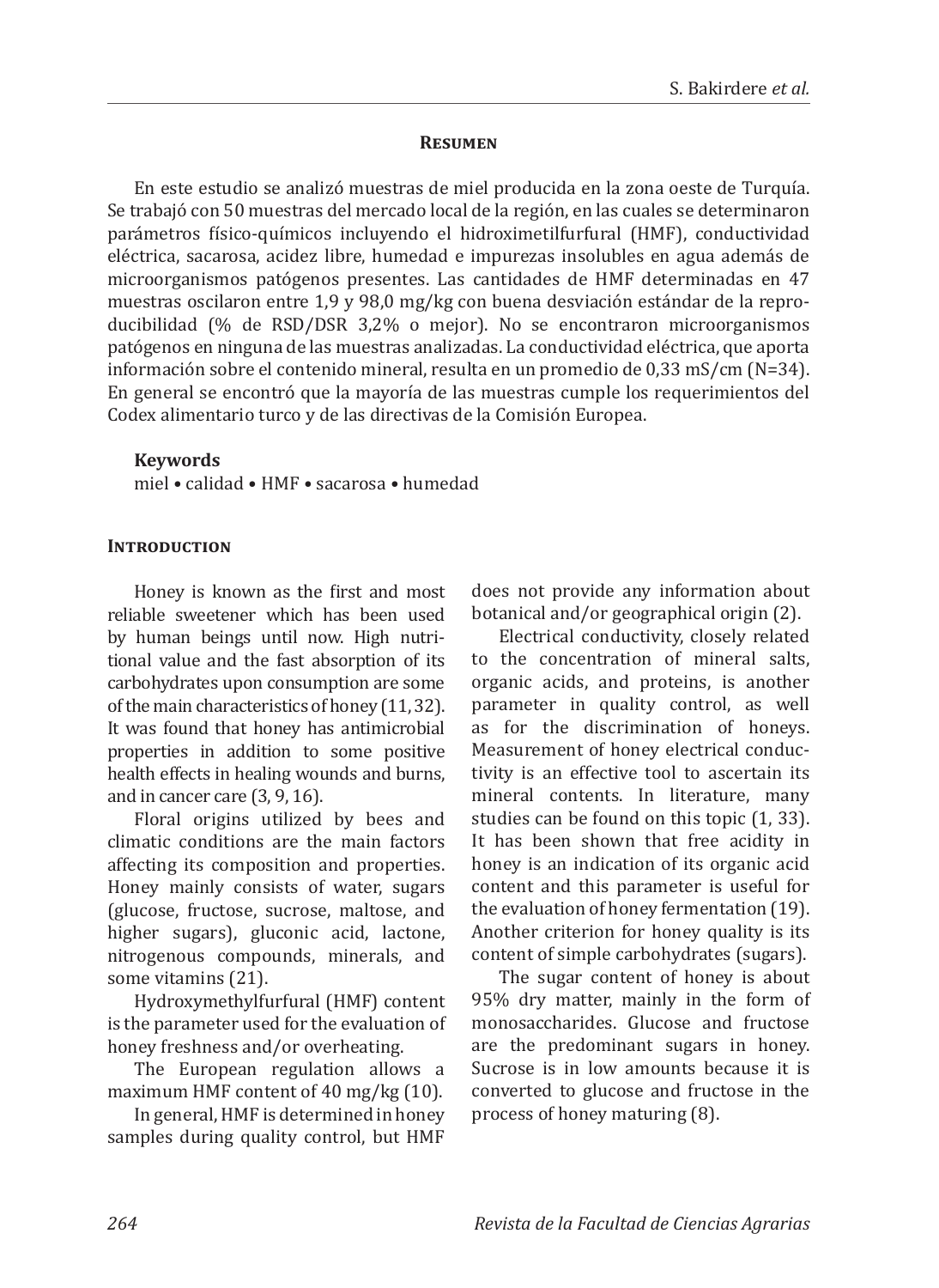The water content of natural honey samples is an indicator of the degree of maturity and storage method. Hence, moisture determinations have long been done to assess the quality of natural honey samples (5).

The main purpose of this study was to analyze honey samples for their physicochemical parameters to figure out whether they are in conformity with the Turkish Food Codex and European Commission Directives in terms of hydroxymethylfurfural, electrical conductivity, sucrose, free acidity, moisture, water insoluble impurities and pathogenic microorganisms.

#### **Materials and Methods**

#### **Chemicals**

Only analytical reagent grade chemicals were used throughout this study. Pure water, obtained from a Nüve NS 112 water purification system, was used in all sample and standard preparation processes. All working standards and solutions were prepared daily and stored in the refrigerator.

## **Methods**

All of the parameters investigated were determined according to procedures listed in Turkish Standards (TS).

TS 3036 standard (26, 31) was used for the determination of hydroxymethylfurfural, sucrose, free acidity, moisture and water-insoluble impurities, and TS 13366 standard (30) was used for the electrical conductivity measurements.

Each sample was analyzed 3 times for the calculation of both the mean value and standard deviation.

A Nova 60 UV-VIS instrument was used for the determination of hydroxymethylfurfural. For each HMF measurement, 10.0 g of honey was used. Para-toluidine (100 g/L)

and barbituric acid (0.5%) were applied for the color development. All of the measurements were performed at 550 nm.

Intensities measured were used to calculate the HMF amounts in the samples.

Electrical conductivity of the honey samples was measured with a TetraCon 325 model LF 330 conductivity meter.

Sucrose cannot react with the Fehling reagents, but the other reducing sugars give positive reactions. In the case of heating at 65-67°C and with the help of conc. HCl, sucrose splits into its monosaccharides, and then it readily reacts with the Fehling reagents positively. Hence, HCl was added to honey samples and the mixture was heated to 65-67°C for the conversion.

Fehling A solution (hydrated copper (II) sulfate in water) and Fehling B solution (potassium sodium tartrate and sodium hydroxide in water) were used for the determination of sucrose. Reaction with Fehling reagents using 2-3 drops of methylene blue with continuous boiling gave a brick-red precipitate.

The volumes of honey solution used to obtain the brick-red precipitate before and after inversion were used for the calculation of sucrose in honey (26, 31).

For the moisture determinations, a Macnimpex Abbe Refractometer was used. This method is based on the measurement of the refraction extent as light passes through a sample. The amount of refraction is related to the amount of solid and fluid in the honey sample. All measurements were done at 20°C. Refractive index as measured by refractometry was converted to %moisture using the conversion table given in TS 3036 standard (26, 31).

Free acidity of the honey samples was measured by titration with 0.10 M NaOH using phenolphthalein as indicator.

For the determination of water-insoluble impurities, 20.0 g honey was mixed with distilled water set to 80°C.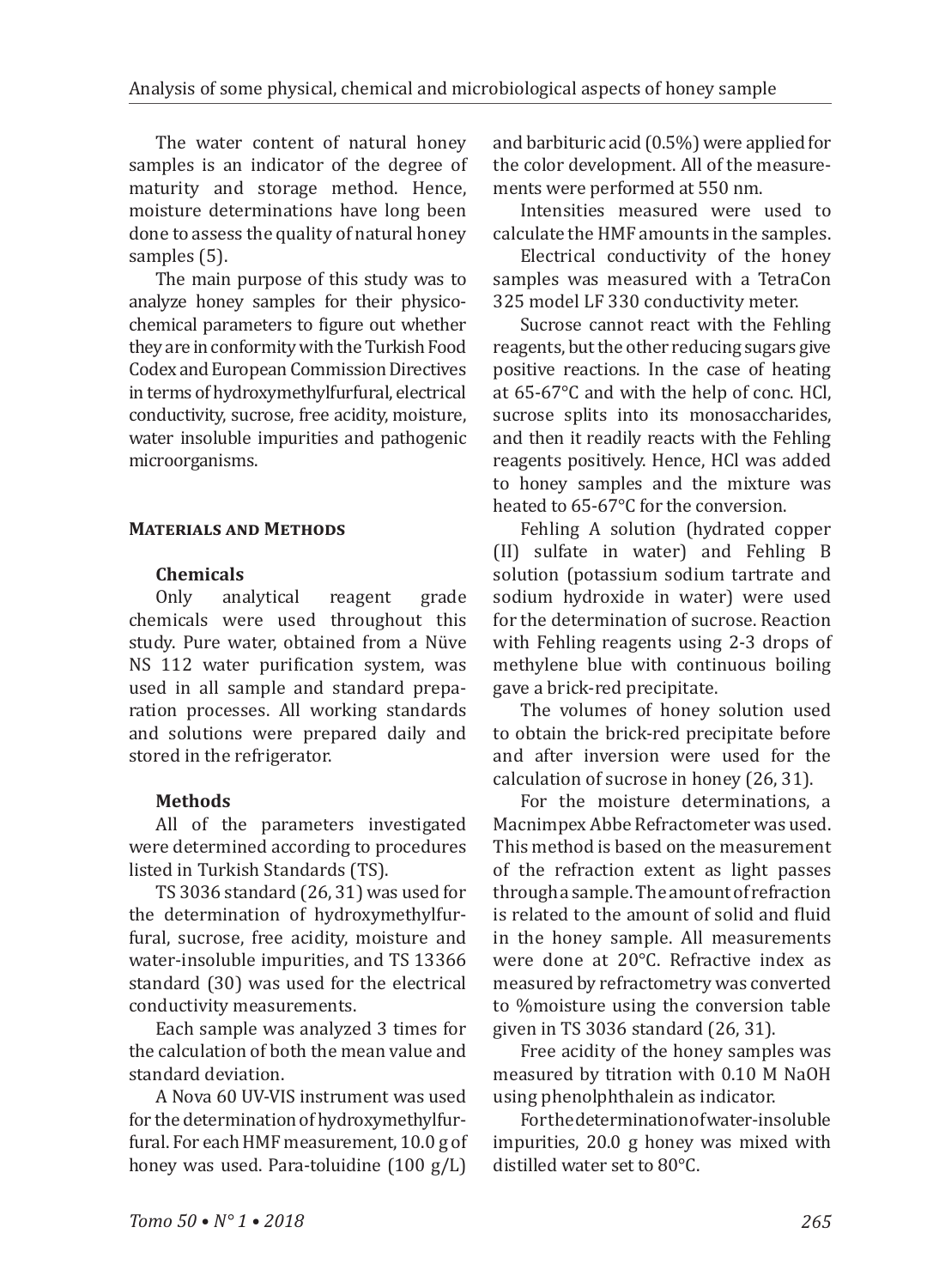The mixture was filtered by Gooch crucible and the crucible was washed several times with hot water at 80°C. The crucible was dried at 135°C until no difference was observed between 2 consecutive weight measurements (26, 31).

In the determination of pathogenic microorganisms, procedures prescribed in Turkish Standards were used: TS 12812 for Clostridium botulinum (25), TS EN ISO 16654 for *E.coli* O157:H7 (27), TS EN ISO 6579 for Salmonella spp. (28), TS 6582-2 for *Staphylococcus aureus* (24), TS EN ISO 7937 for *Clostridium perfringens* (29), and TS EN ISO 11290-1 for *Listeria monocytogenes* (23).

#### **Sample collection and storage**

Fifty honey samples were obtained from local markets in the western part of Turkey (Kocaeli, Sakarya and Düzce). Although these honey samples were supplied in this region, the origin of the honey samples analyzed is from different types of wild flowers on mountain highlands in different parts of Turkey.

All the samples taken and transferred to the laboratory were kept at 2-4°C until analysis. Samples were analyzed within a week for hydroxymethylfurfural, electrical conductivity, sucrose, free acidity, moisture, and water-insoluble impurities to avoid any possibility of decomposition. A map showing the sample origins is shown in figure 1.

In the figure 1, the western cities Kocaeli, Sakarya and Düzce, and their towns can be seen. Total surface area and population of this region are  $11122 \text{ m}^2$ and 2771198, respectively.



Source / Fuente: http://www.csb.gov.tr **Figure 1.** Sample points in Turkey. **Figura 1.** Puntos de muestreo en Turquía.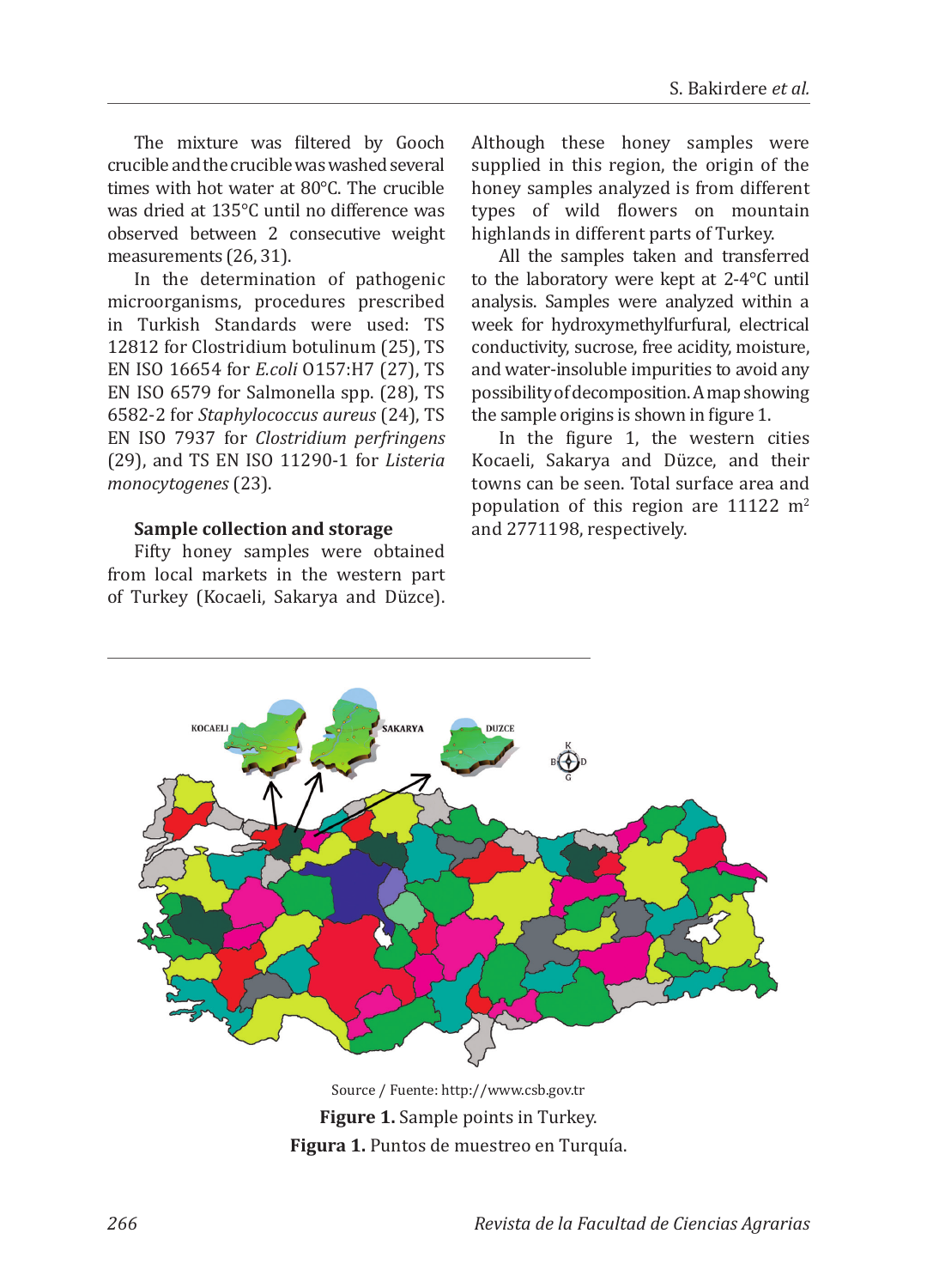#### **Results and Discussion**

The results for hydroxymethylfurfural, electrical conductivity, sucrose, free acidity, moisture, and water-insoluble impurities are given in table 1 (page 268). Each sample was analyzed at least 3 times and mean value of the results is reported. Free acidity, humidity and water insoluble impurities were determined in all samples while HMF, electrical conductivity and sucrose were determined in 47, 34 and 49 samples, respectively.

#### **Hydroxymethylfurfural**

HMF is a parameter used for honey quality (2). It can be seen in table 1 (page 268), that 47 honey samples were analyzed for their HMF contents. Concentrations of HMF were found to be in the range of 1.9-98.0 mg/kg, with a mean value of 25.64 mg/kg.

In the Turkish Food Codex (TFC) and the European Union Directive (EUD), the maximum limit for HMF is given as 40 mg/kg.

In this study, 7 honey samples were found to be of unacceptable quality based on the HMF limits given in TFC and EUD (10, 22).

Significantly higher values which are well above the legal limit might be due to the heat-treatments of samples.

In literature, there are many studies on the HMF content of different honey samples. In one study, the physicochemical parameters of honey samples taken from Marmara region and East Anatolia of Turkey are provided and the HMF amount were 31.8 ± 1.20 and 30.5 ± 1.38 mg/kg in honey samples from these 2 regions, respectively (15). Gulfraz *et al.* (2010) analyzed 40 samples of different honey<br>types collected from Pakistan and types collected from Pakistan concentrations of HMF were found to be  $30.5 \pm 0.49$  mg/kg. The HMF results were comparable with those above (14).

In another study, determinations of HMF in 11 types of honey sold in Porto Alegre were made and it was observed that HMF amounts were in the range of 0.191 to 6.206 mg/kg (6).

In another study performed in Argentina (one of the World's largest producers), the physico-chemical properties of honey produced in the province of Chaco were analyzed for the contribution to the characterization of these honeys and HMF amount was found between 2.3-24.5 mg/kg (20).

## **Electrical conductivity**

Electrical conductivity of honey samples was measured to obtain information about their mineral contents.

The mean value was found to be 0.33 mS/cm (N=34). Conductivity of samples was measured and the results were in the range of 0.01 to 0.76 mS/cm.

In TFC and EUD, the allowable maximum limit for this parameter is 0.80 mS/cm (10, 22). It is seen in table 1 (page 268), that all of the honey samples analyzed met the TFC and EUD criteria. Similar results were found by Feas (2010) and others who investigated some properties of artisanal honey samples  $(n = 45)$  collected from the northwest of Portugal.

Electrical conductivity was found in the range of 0.46 to 0.94 mS/cm, with mean value calculated as 0.66 mS/cm.

In another study, Gomes *et al.* (2010), analyzed 5 commercial honey samples taken from Portuguese markets for<br>their floral origins, physicochemical their floral origins, parameters including electrical conductivity, and microbial safety. It was found that electrical conductivity ranged from 0.19 to 0.53 mS/cm (13).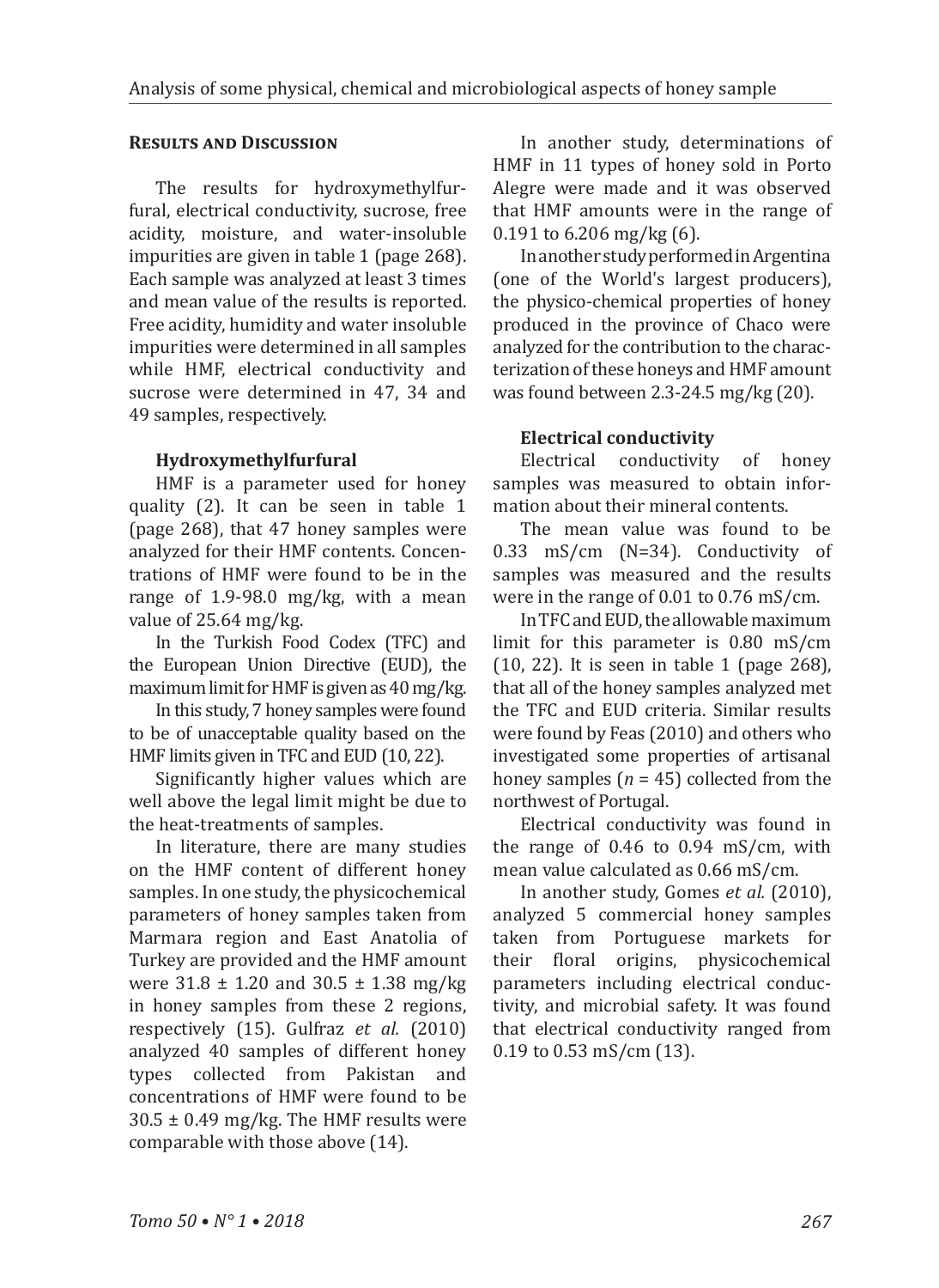| <b>Table 1.</b> Results for honey samples interested (number of replicates for each sample is 3). |
|---------------------------------------------------------------------------------------------------|
| Table 1. Resultados para las muestras de miel de interés (el número de repeticiones               |
| para cada muestra es 3).                                                                          |

|                                           | <b>HMF</b> amount.<br>mg/kg,<br>%RSD: 3.2%<br>or better | Electrical<br>conductivity.<br>mS/cm<br>%RSD: 0.5%<br>or better | Sucrose.<br>g/100g<br>%RSD:<br>6.2% or<br>better | Free acidity.<br>meq/kg<br>%RSD:<br>1.4% or<br>better | Humidity<br>%RSD:<br>$0.9\%$ or<br>better | Water insoluble<br>impurities.<br>mg/100 g<br>%RSD: 5.7% or<br>better |
|-------------------------------------------|---------------------------------------------------------|-----------------------------------------------------------------|--------------------------------------------------|-------------------------------------------------------|-------------------------------------------|-----------------------------------------------------------------------|
| Codex Limits<br>(TFC, 2005, EUD,<br>2002) | 40 (Max.)                                               | $0.8$ (Max.)                                                    | 5.0<br>(Max.)                                    | 50 (Max.)                                             | 20% (Max.)                                | 100 (Max.)                                                            |
| Sample 1                                  | 79.1                                                    | 0.11                                                            | 3.46                                             | 9.8                                                   | 16.6                                      | 70                                                                    |
| Sample 2                                  | 36.2                                                    | 0.32                                                            | 3.80                                             | 5.7                                                   | 18.0                                      | 95                                                                    |
| Sample 3                                  | 12.7                                                    | 0.42                                                            | 2.90                                             | 25.2                                                  | 17.2                                      | 80                                                                    |
| Sample 4                                  | 86.7                                                    | 0.10                                                            | 0.78                                             | 1.5                                                   | 16.4                                      | 82                                                                    |
| Sample 5                                  | 8.4                                                     | 0.70                                                            | 1.38                                             | 16.2                                                  | 16.6                                      | 27                                                                    |
| Sample 6                                  | 7.8                                                     | 0.10                                                            | 2.60                                             | 2.7                                                   | 17.8                                      | 15                                                                    |
| Sample 7                                  | 13.8                                                    | 0.24                                                            | 3.29                                             | 4.4                                                   | 17.8                                      | 37                                                                    |
| Sample 8                                  | 80.9                                                    | 0.51                                                            | 2.08                                             | 7.7                                                   | 17.4                                      | 40                                                                    |
| Sample 9                                  | 79.6                                                    | 0.66                                                            | 2.11                                             | 5.4                                                   | 17.4                                      | 45                                                                    |
| Sample 10                                 | ÷.                                                      | 0.69                                                            | 3.36                                             | 3.8                                                   | 16.6                                      | 57                                                                    |
| Sample 11                                 | ÷                                                       | 0.21                                                            | 2.97                                             | 4.0                                                   | 18.2                                      | 55                                                                    |
| Sample 12                                 | 8.0                                                     | 0.34                                                            | 4.40                                             | 3.5                                                   | 17.6                                      | 75                                                                    |
| Sample 13                                 | 36.0                                                    | 0.18                                                            | 3.50                                             | 3.8                                                   | 16.4                                      | 77                                                                    |
| Sample 14                                 | 66.3                                                    | 0.76                                                            | 0.51                                             | 17.7                                                  | 15.4                                      | 72                                                                    |
| Sample 15                                 | 9.1                                                     | 0.59                                                            | 0.50                                             | 3.9                                                   | 16.8                                      | 70                                                                    |
| Sample 16                                 | 2.3                                                     | 0.15                                                            | 4.85                                             | 9.5                                                   | 16.8                                      | 70                                                                    |
| Sample 17                                 | 5.9                                                     | 0.11                                                            | 4.04                                             | 7.0                                                   | 17.0                                      | 10                                                                    |
| Sample 18                                 | 30.4                                                    | 0.17                                                            | 4.69                                             | 5.8                                                   | 18.6                                      | 79                                                                    |
| Sample 19                                 | 30.9                                                    | 0.50                                                            | 3.80                                             | 3.8                                                   | 19.4                                      | 70                                                                    |
| Sample 20                                 | 30.9                                                    | 0.43                                                            | 2.23                                             | 18.0                                                  | 18.2                                      | 59                                                                    |
| Sample 21                                 | 6.1                                                     | 0.23                                                            | 0.92                                             | 14.3                                                  | 16.6                                      | 10                                                                    |
| Sample 22                                 | 50.5                                                    | 0.02                                                            | 0.61                                             | 2.6                                                   | 17.8                                      | 46                                                                    |
| Sample 23                                 | 19.1                                                    | 0.44                                                            | 2.20                                             | 9.3                                                   | 16.6                                      | 42                                                                    |
| Sample 24                                 | 23.8                                                    | 0.68                                                            | 4.59                                             | 20.9                                                  | 18.4                                      | 60                                                                    |
| Sample 25                                 | 4.5                                                     | 0.40                                                            | 3.76                                             | 2.8                                                   | 19.4                                      | 80                                                                    |
| Sample 26                                 | 8.2                                                     | 0.43                                                            | 3.02                                             | 2.2                                                   | 19.0                                      | 23                                                                    |
| Sample 27                                 | 4.1                                                     | 0.30                                                            | 3.60                                             | 3.9                                                   | 19.7                                      | 80                                                                    |
| Sample 28                                 | 11.8                                                    | 0.01                                                            | 4.46                                             | 33.2                                                  | 19.8                                      | 62                                                                    |
| Sample 29                                 | 3.8                                                     | 0.23                                                            | 3.46                                             | 4.1                                                   | 16.8                                      | 23                                                                    |
| Sample 30                                 | 98.0                                                    | ÷,                                                              | 3.40                                             | 5.8                                                   | 14.8                                      | 90                                                                    |
| Sample 31                                 | 37.0                                                    | $\overline{\phantom{a}}$                                        | 4.00                                             | 14.1                                                  | 14.8                                      | 50                                                                    |
| Sample 32                                 | 37.7                                                    | L.                                                              | 3.40                                             | 12.2                                                  | 16.4                                      | 50                                                                    |
| Sample 33                                 | 18.7                                                    | ÷,                                                              | 4.10                                             | 3.7                                                   | 17.8                                      | 87                                                                    |
| Sample 34                                 | 31.6                                                    | L.                                                              | 4.10                                             | 2.4                                                   | 16.4                                      | 52                                                                    |
| Sample 35                                 | 12.5                                                    | ä,                                                              | 4.30                                             | 4.1                                                   | 16.6                                      | 80                                                                    |
| Sample 36                                 | 11.7                                                    | 0.46                                                            | 3.05                                             | 4.1                                                   | 16.5                                      | 72                                                                    |
| Sample 37                                 | 3.4                                                     | 0.23                                                            | 3.20                                             | 6.7                                                   | 16.8                                      | 60                                                                    |
| Sample 38                                 | 3.0                                                     | 0.30                                                            | 4.20                                             | 4.4                                                   | 17.8                                      | 61                                                                    |
| Sample 39                                 | 1.9                                                     | 0.04                                                            | 4.20                                             | 1.7                                                   | 18.4                                      | 62                                                                    |
| Sample 40                                 | 15.8                                                    | 0.10                                                            | 3.31                                             | 3.1                                                   | 17.2                                      | 32                                                                    |
| Sample 41                                 | 17.2                                                    | $\overline{\phantom{a}}$                                        | 4.12                                             | 13.7                                                  | 17.0                                      | 75                                                                    |
| Sample 42                                 | 35.0                                                    | ÷,                                                              | 3.90                                             | 1.3                                                   | 13.8                                      | 40                                                                    |
| Sample 43                                 | $\mathcal{L}_{\mathcal{A}}$                             | ÷,                                                              | 2.03                                             | 20.4                                                  | 17.4                                      | 74                                                                    |
| Sample 44                                 | 16.3                                                    | ÷,                                                              | 4.07                                             | 15.8                                                  | 16.3                                      | 73                                                                    |
| Sample 45                                 | 27.7                                                    | L.                                                              | 3.73                                             | 4.1                                                   | 17.4                                      | 25                                                                    |
| Sample 46                                 | 12.0                                                    | $\sim$                                                          | 4.07                                             | 13.6                                                  | 16.3                                      | 74                                                                    |
| Sample 47                                 | 22.8                                                    | L.                                                              | 3.75                                             | 24.9                                                  | 17.6                                      | 74                                                                    |
|                                           | 14.0                                                    |                                                                 |                                                  |                                                       | 16.4                                      | 42                                                                    |
| Sample 48                                 |                                                         | $\overline{\phantom{a}}$<br>ä,                                  | 4.36                                             | 13.7                                                  |                                           | 59                                                                    |
| Sample 49                                 | 16.2                                                    |                                                                 | 2.80                                             | 16.7                                                  | 16.4                                      |                                                                       |
| Sample 50                                 | 15.8                                                    | Ĭ.                                                              | L.                                               | 2.4                                                   | 16.4                                      | 83                                                                    |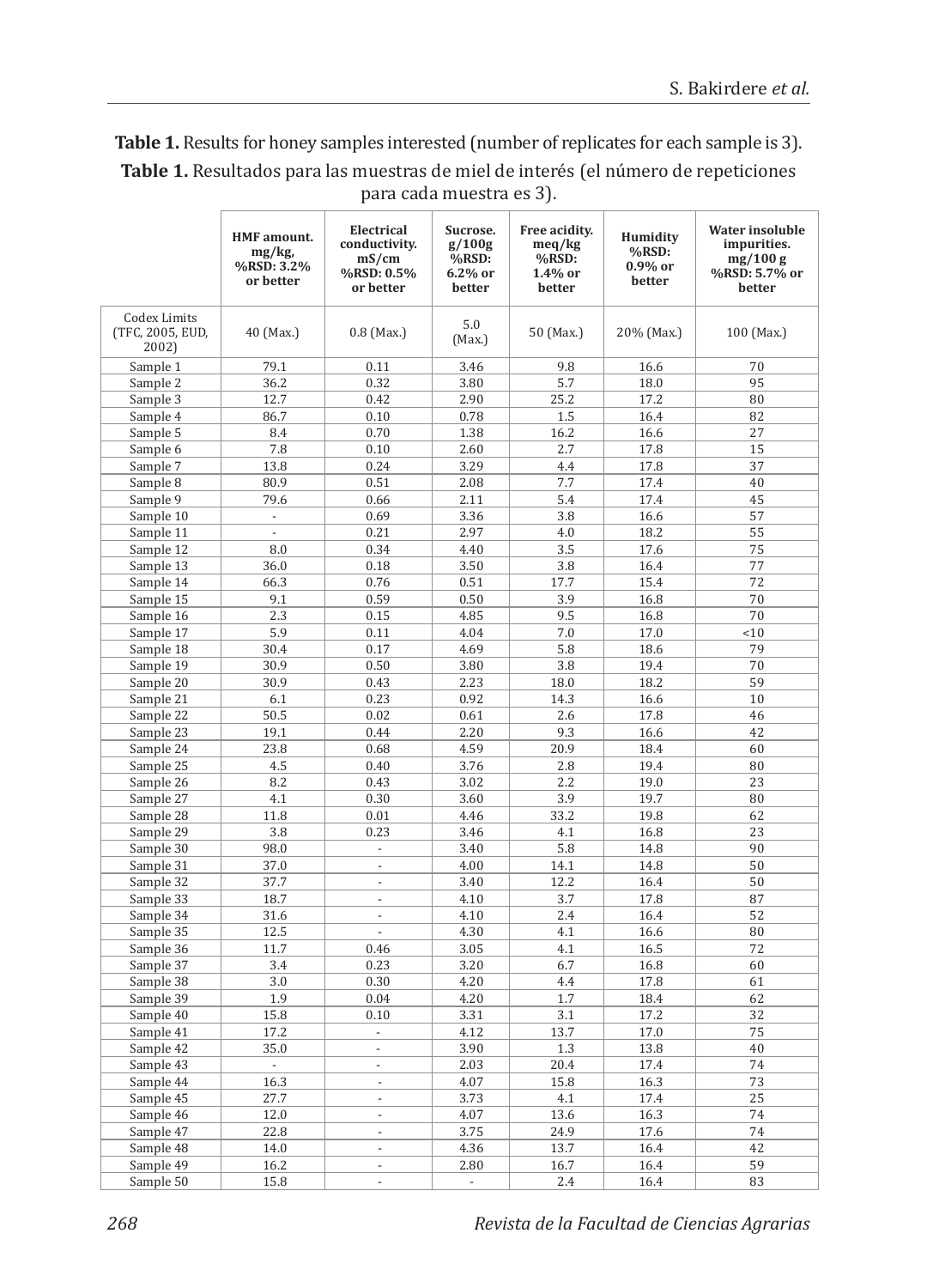## **Sucrose**

In literature, it is stated that the sucrose amount in honey is an important parameter to detect heavy sugar feeding of the bees or adulteration by direct addition of sucrose (17). In the Turkish Food Codex and the European Union Directives, maximum allowable limit for sucrose in honey is 5.0 g/100 g (10, 22).

In the study, concentration range for sucrose was found to be between 0.50 and 4.85 g/100 g (N=49), with the mean value of 3.22 g/100 g. In literature, many scientists have reported on sucrose for the characterization and/or quality control of honey samples.

Devillers *et al.* (2004), analyzed 469 samples of fir, cinder heather, chestnut, lavender, acacia, rape, and sunflower honey for moisture, conductivity, diastase activity, pH, free acidity, color, hydroxymethylfurfural, and percentages of fructose, glucose, sucrose, erlose, raffinose, and melezitose and found that sucrose concentrations were in the range of 0-5.3%, with a mean of 0.742% (7).

It is clear that our mean value was much higher than that.<br>Mendes *et al.* 

Mendes *et al.* (1998), analyzed 25different honey samples taken from Portuguese markets and they found that the mean percentage of sucrose for 2 samples was above the allowable limit of 5.0%, while in our study none of the honey samples showed sucrose values above 5.0 g/100 g (17).

## **Free acidity**

Free acidity is the indication of the organic acid content of honey and it is an efficient tool for the evaluation of honey fermentation (19).

According to TFC and EUD, 50.0 meq/kg of free acidity is the maximum allowable limit for honey (10, 22).

In this study, the contents of free acidity were found to be between 1.3 and

33.2 meq/kg and the mean value was calculated as 8.83 meq/kg. It is seen in table 1 (page 268), that all of the honeys met TFC and EUD specifications in terms of free acidity.

Similar results are shown in the literature. Rodriguez *et al.* (2010) and others characterized the citrus blossom honey of Sierra Morena by melissopalynological and physicochemical analyses. It was found that free acidity ranged from 7.0 to 26.3 meq/L (18).

In another study, Forcone *et al.* (2009) performed the palynological and physicochemical characterization of honeys from the northwest area of Santa Cruz (Argentinean Patagonia). They found the free acidity to range between 9 and 20 meq/kg (12).

## **Moisture**

Moisture content is another indication for the quality of honey. Crystallization in certain types of honey can be accelerated by high moisture content. In addition, high moisture can increase water activity to values where certain yeasts could grow (13). Good-quality honey has a low water content.

Honey is likely to ferment and lose its freshness and unpasteurized honey may show wild yeast growth if the water content is greater than 19%.

The moisture of raw honey can be as low as 14% and honey containing up to 20% of water is not recommended for mead-making (4).

The maximum limit for moisture set by TFC and EUD is 20.0% (10, 22).

In this investigation, the mean value for moisture was found to be 17.2% and values varied between 13.8 and 19.8%. None of the samples exceeded the legal limit of 20.0%.

This results were similar to those published by Gomes *et al.* (2010) with 15.9 to 17.2% in their study (13).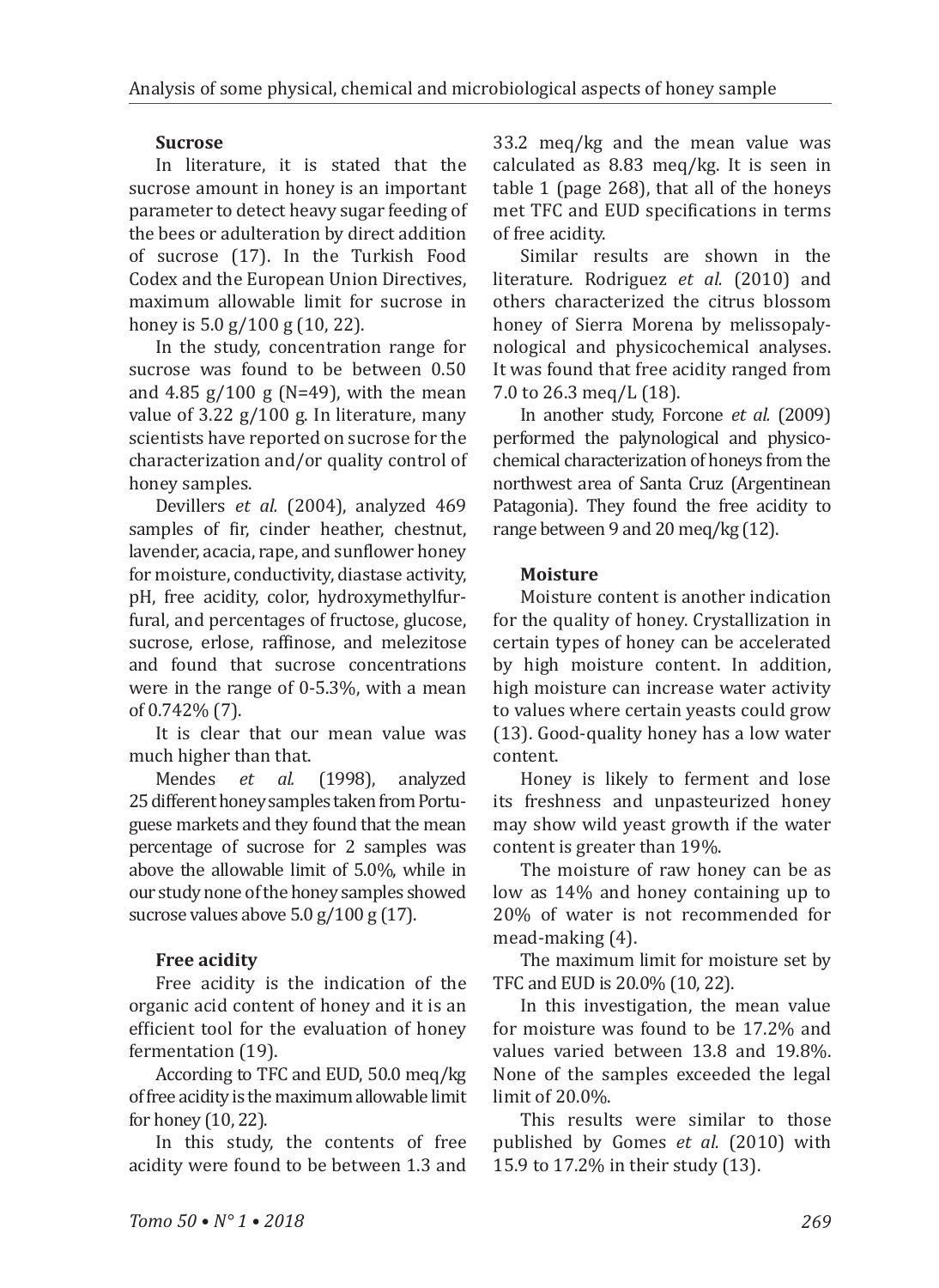A range for moisture contents of honey was found to be 16.8-18.6% by Feas *et al.* (2010).

#### **Water-insoluble impurities**

One of the parameters to decide whether honey is of good quality is the amount of water-insoluble impurities. Visually clean and clear honeys can be categorized to be of good quality.

Contaminants include particles of wax, parts of bees, splinters of wood, and dust certainly make honey look unappetizing. Therefore, such honey is of low quality (4).

In this study, water-insoluble impurities in samples were in the range of 10 to 95 mg/100 g, except for sample 17 which had a value lower than 10 mg/100 g.

The mean value for this parameter was calculated to be 58.5 mg/100 g. In TFC and EUD, the legal maximum limit for this parameter is 100 mg/100 g. In this study, all samples met the legal requirements set by TFC and EUD (10, 22).

#### **Microbiological analysis**

Microbiological analysis was also performed in this study on the quality of honey samples. Pathogenic microorganisms, namely, *Clostridium botulinum, E.coli O157:H7, Salmonella spp., Staphylococcus aureus, Clostridium perfringens*  and *Listeria monocytogenes* were determined due to their categorization as health-impairing microorganisms.

All of the samples were collected via sterile containers and stored at 2-8°C before the analysis. According to the Turkish Food Codex, there must be no pathogenic microorganisms present (22).

All of the analyses were performed in sterile media and it was observed that there were no live cells in any of the samples investigated.

#### **Conclusion**

Fifty honey samples taken from the western part of Turkey were analyzed and 86% of the samples reached the quality parameters and met national honey specifications and European Union Directives. It was observed that physicochemical properties showed variations among honey samples.

Results found for electrical conductivity, sucrose, free acidity, humidity and water insoluble impurities were within the imposed legal limits of the Turkish Food Codex and European Union Directives.

HMF amounts did not fall within the maximum limits in seven honey samples. There were no pathogenic microorganisms found in the analyzed samples. Moisture content as an indication for the quality of honey due to acceleration of crystallization with high moisture content was determined in all samples and values were found to be lower than 20.0% which is the maximum limit set by TFC and EUD.

#### **References**

- 1. Accorti, M.; Piazza, M. G.; Persano Oddo, L. 1986. Conduttivita elettrica e ceneri nei mieli. Apicoltura Moderna. 77: 165-166.
- 2. Anklam, E. 1998. A review of the analytical methods to determine the geographical and botanical origin of honey. Food Chem. 63: 549-562.
- 3. Bardy, J.; Slevin, N. J.; Mais, K. L.; Molassiotis, A. 2008. A systematic review of honey uses and its potential value within oncology care. J. Clin. Nurs. 172: 604-2623.
- 4. Benefits of honey. 2010. Recuperado de: http://www.benefits-of-honey.com/good-quality-honey.html.